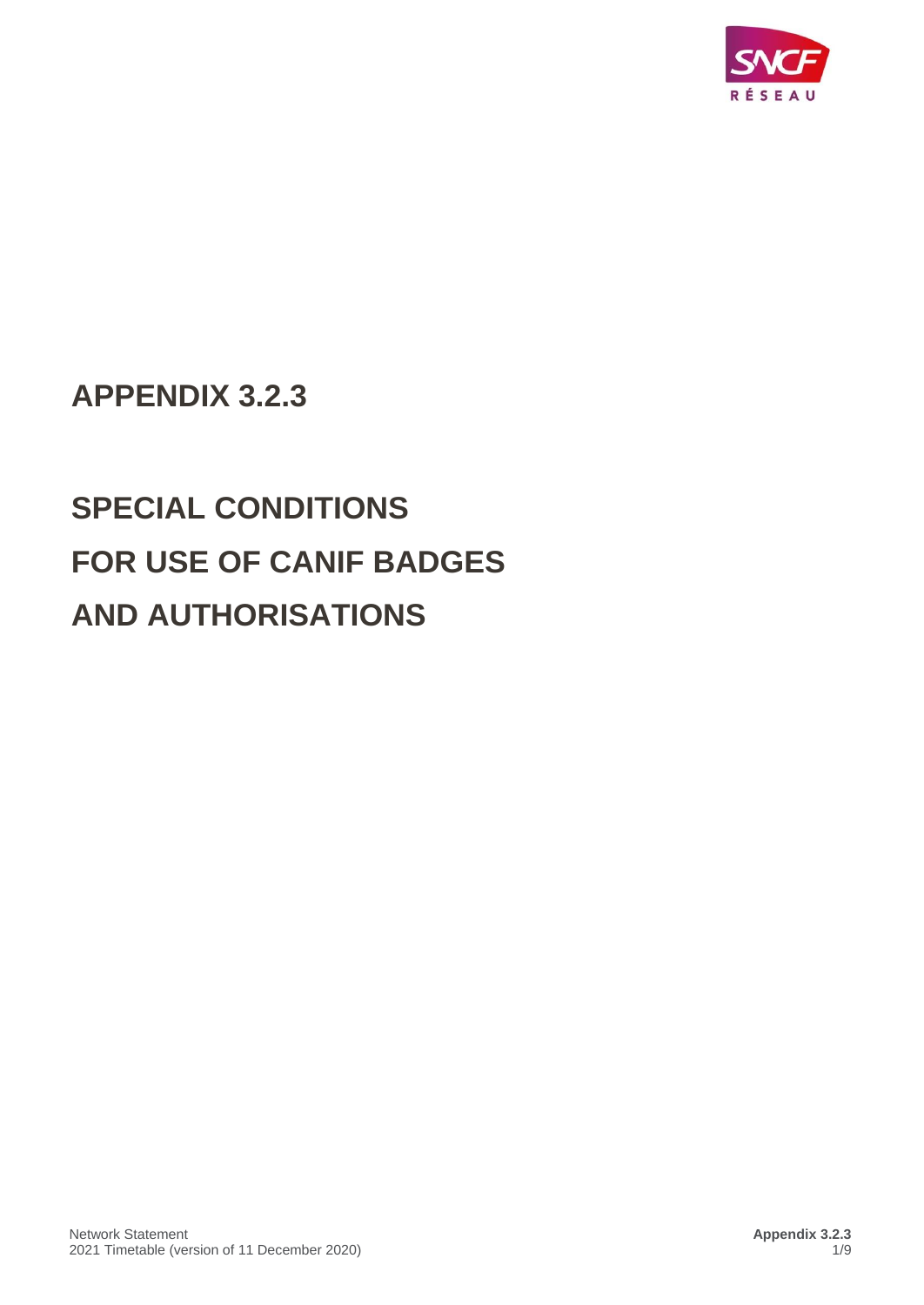# **TABLE OF CONTENTS**

| ARTICLE 8 - TERMINATION OF THE CANIF ACCESS CONTRACT AT THE RU'S INITIATIVE5      |  |
|-----------------------------------------------------------------------------------|--|
| ARTICLE 9 - TERMINATION OF THE CANIF ACCESS CONTRACT AT SNCF RÉSEAU'S INITIATIVE5 |  |
|                                                                                   |  |
|                                                                                   |  |
|                                                                                   |  |
|                                                                                   |  |
|                                                                                   |  |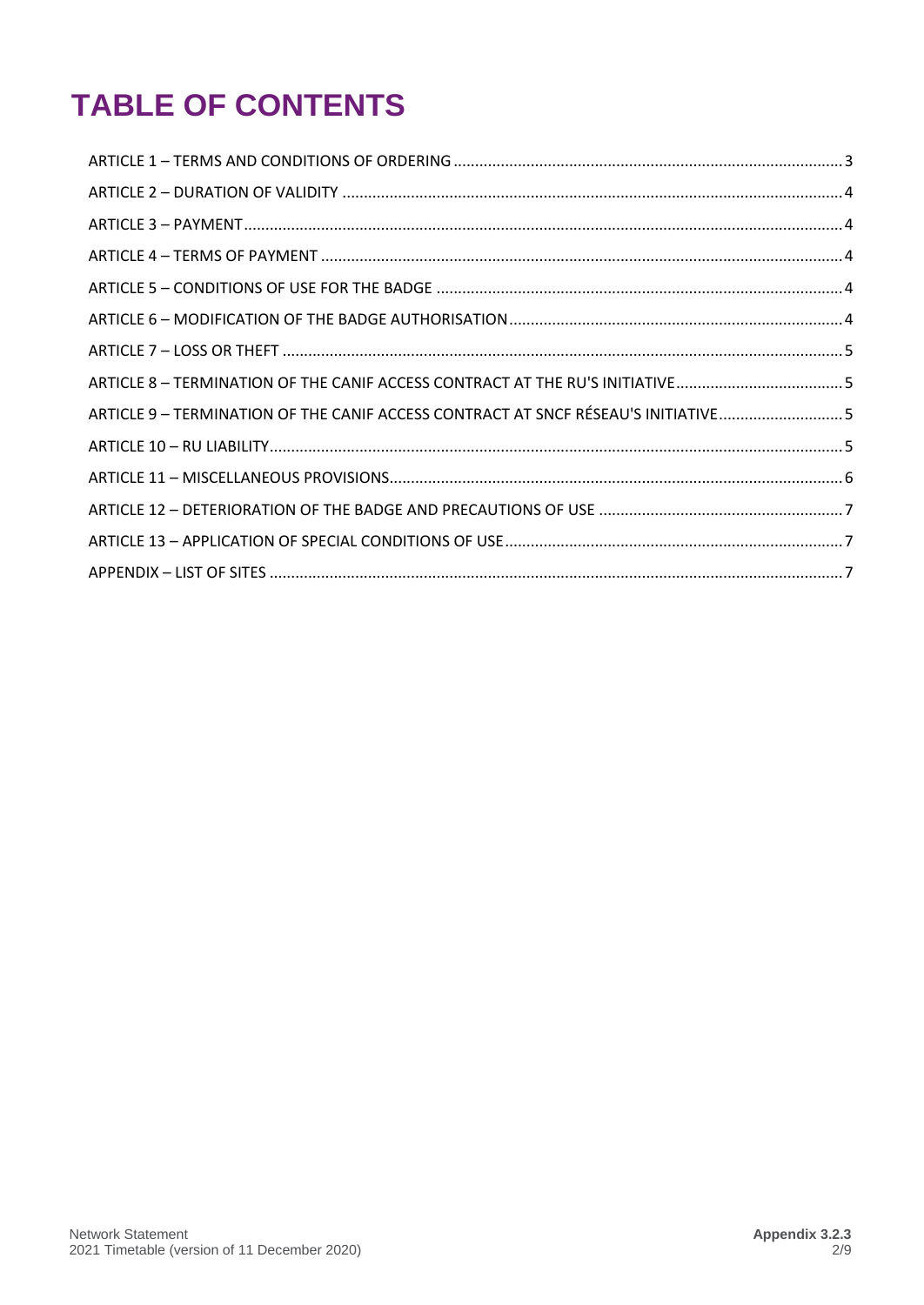As part of a security system that SNCF Réseau have implemented for accessing certain sites, a CANIF badge with associated access rights is issued to railway undertakings (RU) who request it from SNCF Réseau for the requirements related to the performance of services that SNCF Réseau have awarded on one or more secure sites. A list of the sites concerned by the CANIF service is appended hereto, supplemented by more detailed information accessible via the [Customer and Partner Portal.](https://extranet.rff.fr/rff/j_6/fr/accueil)

This system is proposed by SNCF Réseau in accordance with the infrastructure usage contract concluded with the requesting RU, and is executed by SNCF Réseau when access is via the national rail network, and with SNCF Voyageurs when access is via SNCF Voyageurs installations.

These Special Conditions for the use of CANIF badges and authorisations are applicable when a railway undertaking intends to benefit from a CANIF badge and authorisation. As such, the RU acknowledges they have taken cognisance of these Special Conditions and agrees to enforce them for its own account and for its staff and its agents.

In accordance with Article 2 Contractual documents of the General Terms and Conditions of the Contract for Infrastructure use, these Special Conditions are part of the Contract for Infrastructure use.

Unless otherwise stated in these Special Conditions for the use of the CANIF badges and authorisations, the provisions of the General Terms and Conditions (GC) of the Contract for infrastructure use (CIU) apply. In case of contradiction between the GC of the CIU and these Special Conditions, the provisions of these special conditions prevail.

#### <span id="page-2-0"></span>**ARTICLE 1 – TERMS AND CONDITIONS OF ORDERING**

The issuance of an authorised CANIF badge provides secure access rights to one or more sites designated by the RU for the exclusive benefit of an individual that the RU identifies when ordering.

This name badge is personal and is manufactured at the RU's request, its issuance being subject to SNCF Réseau's prior processing and validation of the requested access conditions.

The CANIF access request (creation of a badge and authorisation) for a given site must be addressed to SNCF Réseau's dedicated national account manager (or, in the absence of an identified contact person, to the One Stop Shop).

The RU must send a badge and authorisation request form (template available on the Customer and [Partner Portal\)](https://extranet.rff.fr/rff/j_6/fr/accueil) containing the following information:

- name of the applicant RU;
- number of badges;
- precise location of the site $(s)$ ;
- identity of the badge holders;
- start and end dates for the use of the badge (validity period of the authorisation);
- shipping address for badges.

The RU must also provide:

- an identity photo of the agent receiving the CANIF badge in accordance with official standards;
- a sworn statement, written, by which it guarantees the accuracy of the above information.

The badge will be sent to the requesting company within six (6) weeks from the reception date of the badge application and subject to its completeness.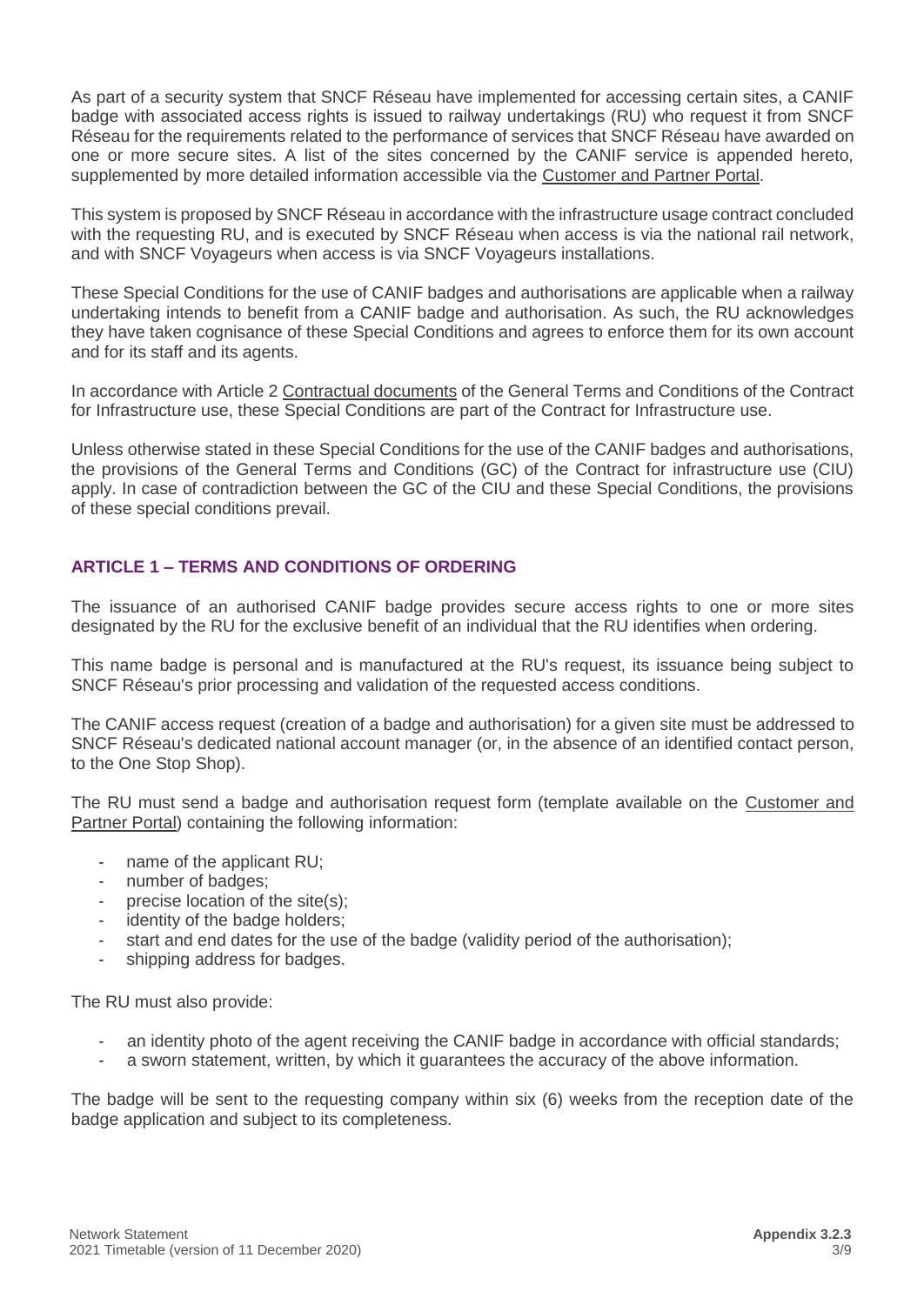#### <span id="page-3-0"></span>**ARTICLE 2 – DURATION OF VALIDITY**

**2.1**. Except when a specific duration is defined by the RU when ordering, the duration of the access rights resulting from the authorisation is fixed on the duration of the Contract for the use of national rail network infrastructure concluded with SNCF Réseau for which CANIF access constitutes an accessory benefit.

**2.2**. Unless the RU formulates a cancellation request within the last 2 months of the timetable, the authorisations associated with a badge will be automatically extended for the new timetable.

#### <span id="page-3-1"></span>**ARTICLE 3 – PAYMENT**

For the 2021 timetable, the pricing and invoicing of the fees for secure access to "Canif badge" service facilities (the annual fee for using the nominative badge, the rate corresponding to the modification of an authorisation or cancellation of authorisations and the rate for producing and issuing a nominative badge) are suspended for badges ordered and returned during the 2021 timetable. The link between the operating processes and the costs for all stakeholders remains to be determined in order to ensure the coherence of the overall mechanism.

If the National Rail Network can only be accessed through SNCF Voyageurs facilities, a prior joint inspection and a prevention plan must be implemented for an amount indicated in the SNCF Voyageurs reference offer for the 2021 timetable available on the Railway Undertakings Services Platform website (unless it has already performed on the related site for the requesting RU), updated annually.

#### <span id="page-3-2"></span>**ARTICLE 4 – TERMS OF PAYMENT**

*Reserved.*

#### <span id="page-3-3"></span>**ARTICLE 5 – CONDITIONS OF USE FOR THE BADGE**

**5.1**. Only authorised and named persons are allowed to use the badge.

**5.2**. Any person authorised to access the site must be able to prove his identity by any appropriate means.

**5.3**. If the badge malfunctions or in the case of an access irregularity, the RU must inform the site representative and the SNCF Réseau dedicated national account manager (or, in the absence of an identified contact person, the SNCF Réseau One Stop Shop).

If the badge malfunction is not the result of incorrect RU use, a new badge with the required authorisations will be produced and sent to the RU within 6 weeks from the receipt of the application.

**5.4**. Any fraudulent use of the badge (falsification or counterfeiting) that is discovered during a check entails the immediate termination of the RU's access rights and the withdrawal of the said badge, without prejudice to possible legal proceedings.

**5.5**. Any irregular use of the badge by a person other than the one identified that is discovered during a check entails the immediate withdrawal and cancellation of the said badge as well as an investigation of the concerned RU, without prejudice to possible legal proceedings.

#### <span id="page-3-4"></span>**ARTICLE 6 – MODIFICATION OF THE BADGE AUTHORISATION**

The RU must contact SNCF Réseau's dedicated national account manager (or, in the absence of an identified contact person, the One Stop Shop) to process any modification request concerning the authorisations, including (non-exhaustive list): change of site and/or access, cancellation or addition of one or more authorisations on the same badge.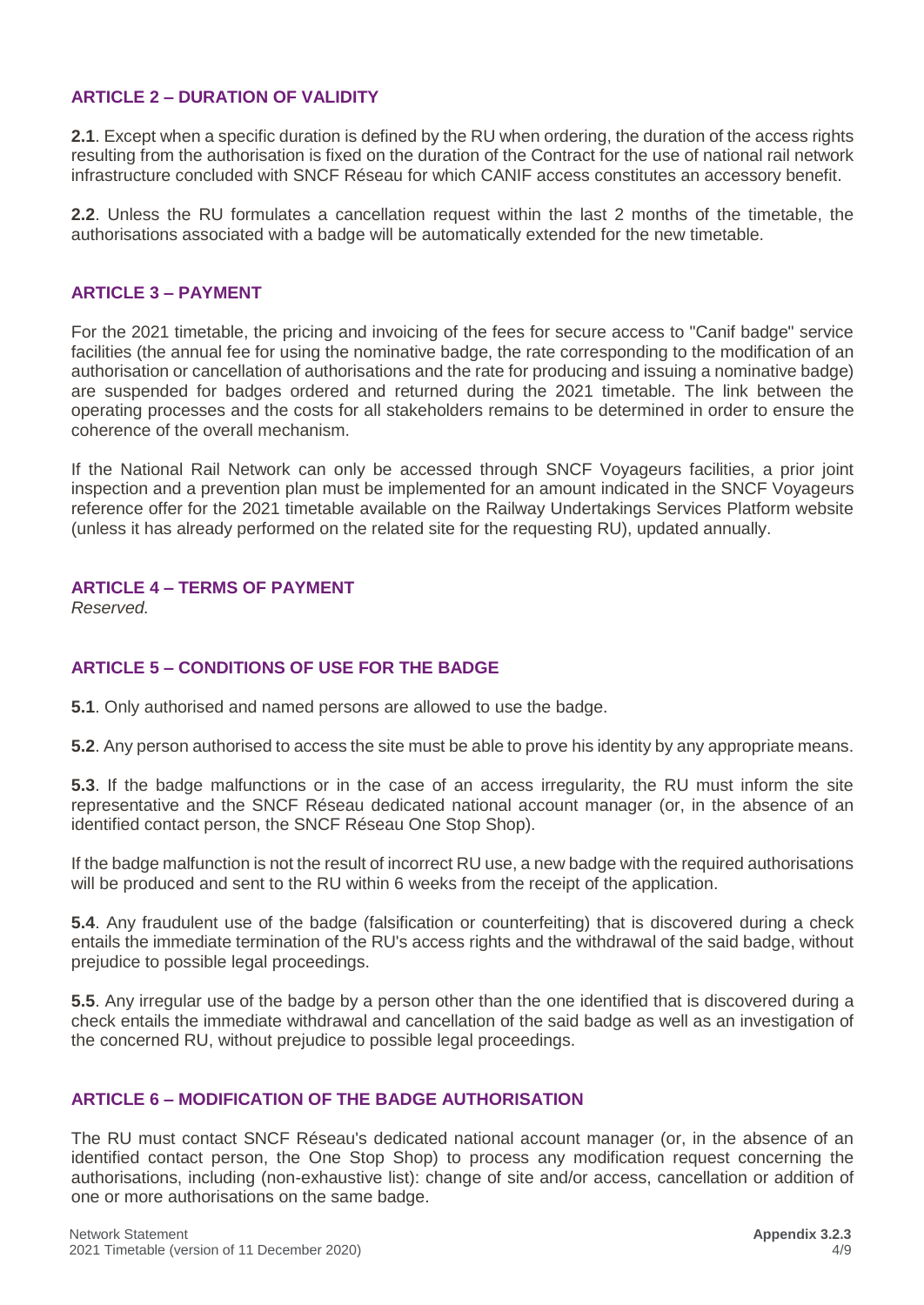The RU must specify the type of modification as well as the desired activation date.

The modification will be effective within 7 days of the reception of the RU request.

#### <span id="page-4-0"></span>**ARTICLE 7 – LOSS OR THEFT**

**7.1**. The RU must immediately inform the SNCF Réseau national account manager of any loss or theft of badges.

**7.2**. Use of the old badge will be blocked and if found must no longer be used by the holding RU, which undertakes to hand it back to SNCF Réseau.

**7.3** The RU will have to repeat the procedure described in article 1 "Terms and Conditions of Ordering" of these Special Conditions to obtain a new badge and access rights.

#### <span id="page-4-1"></span>**ARTICLE 8 – TERMINATION OF THE CANIF ACCESS CONTRACT AT THE RU'S INITIATIVE**

**8.1**. The contract may be terminated at the RU's request by registered letter with acknowledgement of receipt sent to SNCF Réseau with one (1) months notice.

**8.2**. The cancellation takes effect on the first day of the month following this request. The cancellation results in the RU returning the badge to SNCF Réseau.

#### <span id="page-4-2"></span>**ARTICLE 9 – TERMINATION OF THE CANIF ACCESS CONTRACT AT SNCF RÉSEAU'S INITIATIVE**

**9.1.** The contract is automatically terminated by SNCF Réseau for the following reasons:

- in the event that the Contract for the use of the National Rail Network infrastructure between SNCF Réseau and the RU is cancelled, for which this service is incidental;
- in the established case of fraudulent badge use;
- in the event of non-payment which the RU has not remedied 15 days after the end of the Timetable;
- in the event that RU breaches its obligations in respect of the access to the national rail network which it has been granted, and in particular to these Special Conditions of Use.

**9.2**. Any user whose badge has been cancelled must return it to their identified SNCF Réseau contact person (or failing that to the One Stop Shop) as soon as they receive the SNCF Réseau letter notifying them of the cancellation.

#### <span id="page-4-3"></span>**ARTICLE 10 – RU LIABILITY**

The special conditions apply to both the RU and the RU employees, including its agents who carry badges. It is the RU's responsibility to implement the necessary measures for informing its personnel and related agents of the special conditions for the use of the CANIF badges and the authorisations.

In accordance with Article 3 of the General Conditions of the CIU, these Special Conditions for the use of CANIF badges and authorisations are enforceable against the RU as soon as the undertaking orders and uses CANIF badges and authorisations. Thus, the RU guarantees that its staff and its agents respect these Conditions for the use of CANIF badges and authorisations. The RU shall be liable for any damage caused to SNCF Réseau or to a third party (including SNCF Voyageurs) resulting from the non-compliant or improper use of the badge or authorisation by its staff and agents.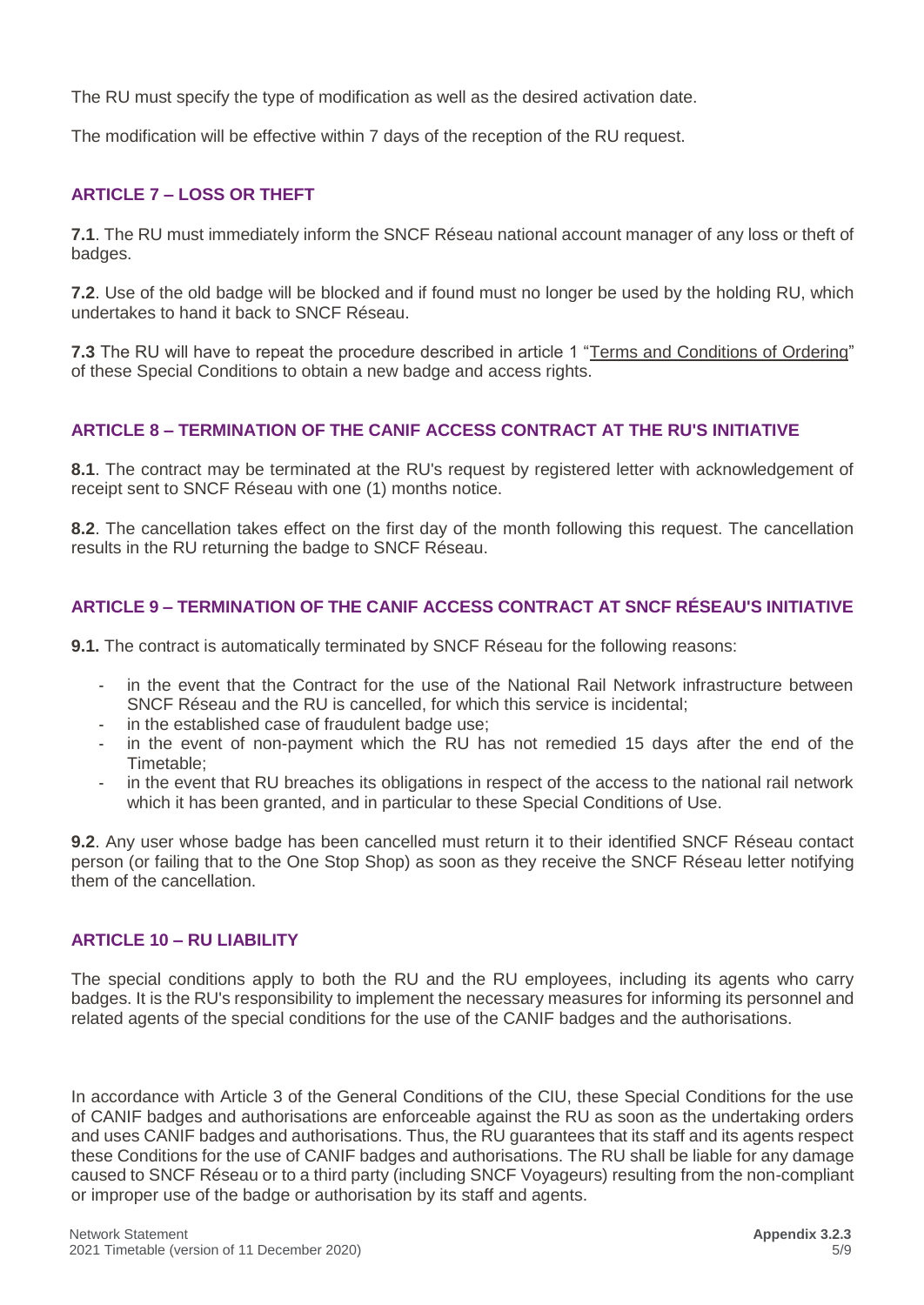Consequently, in the event of recourse or action exercised by a third party against SNCF Réseau or its service providers, SNCF Réseau reserves the right to seek redress against the defaulting RU for damages resulting from non-compliant or improper badge or authorisation usage by RU staff or agents or their failure to comply with the provisions of these special conditions for the use of CANIF badges and authorisations.

In addition, the RU undertakes to guarantee SNCF Réseau, its staff and its insurer against any action and claim that may be brought against it by any person whatsoever resulting from the improper use of the badge and authorisation by the RU, its staff and its agents.

#### <span id="page-5-0"></span>**ARTICLE 11 – MISCELLANEOUS PROVISIONS**

**11.1**. The RU may contact SNCF Réseau's sales department for any questions relating to the monitoring and execution of the supply contract and/or the use of the badge and authorisation.

**11.2**. Disclosure requirements with regard to listed personnel

For the purposes of issuing a badge and associated access to the CANIF computer system, the SNCF Security Department indirectly collects and processes the following data from SNCF Réseau concerning the RU and/or its staff (or agents):

- identity of the RU personnel (or agents) who hold a badge;
- photocopy of proof of identity for designated personnel (or agents).

The collected data is subject to automated processing whose purpose is the management of CANIF access rights. Data relating to the movements of RU personnel (or agents) is necessarily and compulsorily collected during the passage and validation of the badge and is processed for data management purposes, in particular for the detection of fraud.

The RU acknowledges having been informed and accepts that the data is communicated to SNCF SA management of authorisation monitoring.

**11.3**. Any individual, after proving their identity, has the right to access, rectify and oppose the data concerning them for legitimate reasons.

To exercise these rights, requests must be addressed to:

SNCF - Direction de la Sûreté Administrateur National CANIF 116 rue de Maubeuge 75010 PARIS

**11.4**. The RU is informed that any communication to the SNCF Réseau commercial service is likely to be recorded and/or archived for monitoring and quality control purposes. The RU has a right of access to the said records.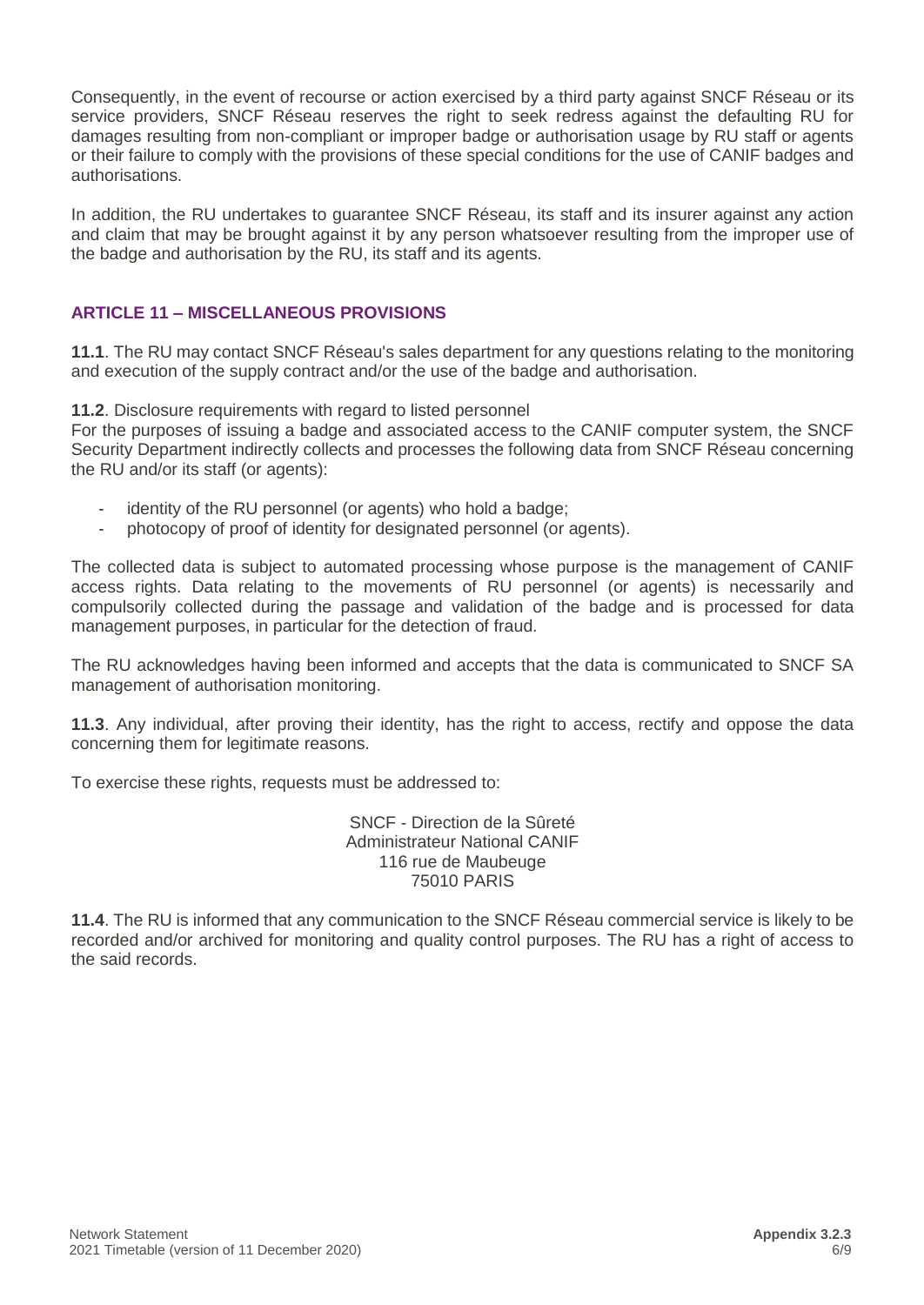#### <span id="page-6-0"></span>**ARTICLE 12 – DETERIORATION OF THE BADGE AND PRECAUTIONS OF USE**

In order to ensure that full access rights are maintained and the badge functions correctly, RU personnel and badge users must not twist, bend, or cut the card, submit it to high or low temperatures, electromagnetic effects, high humidity, or any other treatment that could obviously damage the correct function of the badge.

#### <span id="page-6-1"></span>**ARTICLE 13 – APPLICATION OF SPECIAL CONDITIONS OF USE**

SNCF Réseau reserves the right to modify these special conditions of use. In this case, the new special conditions will be brought to the attention of the RU by registered letter with acknowledgement of receipt or potentially during a new timetable as an appendix to the Network Reference Document.

#### <span id="page-6-2"></span>**APPENDIX – LIST OF SITES**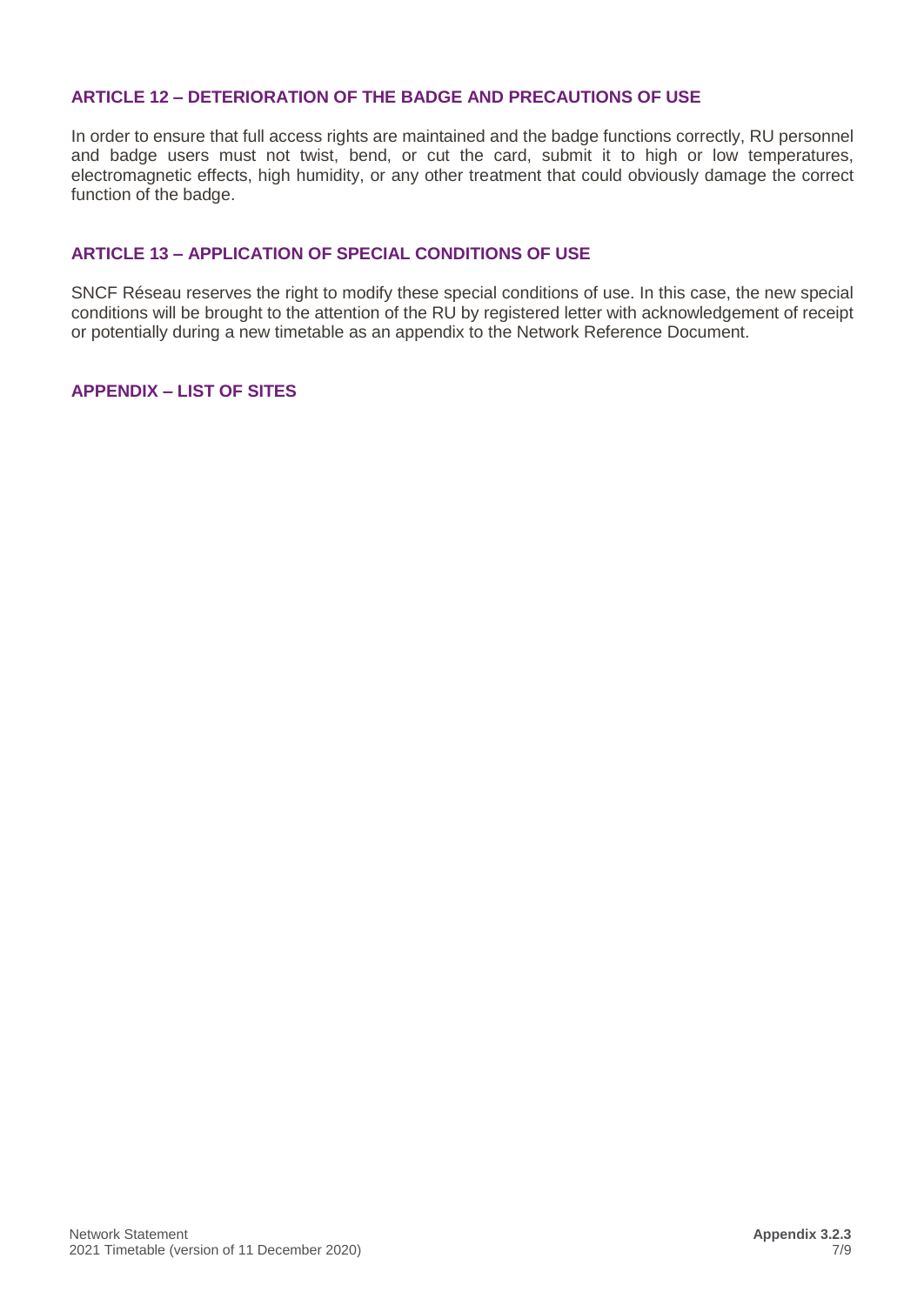#### **APPENDIX: List of EICs/Sites/Access**

| <b>ALPS</b> |                                |
|-------------|--------------------------------|
|             | Aix les bains                  |
|             | Free access                    |
|             | Annecy                         |
|             | <b>Freight Gate</b>            |
|             | GC Gate                        |
|             | Annemasse                      |
|             | Free access                    |
|             | <b>Bellegarde</b>              |
|             | <b>EX SERNAM GATE</b>          |
|             | <b>Bourg en Bresse</b>         |
|             | Free access                    |
|             | Chambéry                       |
|             | Pedestrian Access Park Cassine |
|             | Grenoble                       |
|             | Parking P2 Gate                |
|             | Modane                         |
|             | Free access                    |
|             | <b>St Pierre D'Albigny</b>     |
|             | St Pierre d'Albigny Gate       |
|             |                                |

## **AQUITAINE POITOU CHARENTES Bayonne** ACCESS 5 **Bordeaux Saint Jean**

Free access **Poitiers** Free access

| <b>CENTRE</b>               |
|-----------------------------|
| <b>Les Aubrais</b>          |
| <b>FREE ACCESS</b>          |
| Orléans                     |
| <b>ACCESS POST 2</b>        |
| <b>St Pierre des Corps</b>  |
| ACCESS AVENUE DE STALINGRAD |
| ACCESS PARKING UNDER HALL   |
| Vierzon                     |
| <b>FREE ACCESS</b>          |
|                             |

- **LIMOUSIN**<br> **Brive**<br>
Access No. 147 Avenue JJ Rousseau Free access<br>
Access No. 55, 57 Avenue JJ Rousseau<br>
Access No. 93 Avenue JJ Rousseau<br>
Access No. 93 Avenue JJ Rousseau **Châteauroux** ACCESS ALLEE DU ROTISSANT **Limoges** Free access
	-
- **MIDI PYRENEES Albi Ville** Free access **Cahors** Free access **Capdenac** Access Depot **Colomiers**<br>
Free access<br> **Lourdes**<br> **Mautauban Town**<br>
Free access<br> **Rodez**<br>
Free access<br> **St Jory**<br>
Free access<br> **Tarbes**<br>
Free access<br> **Tarbes**<br>
ACCESS DEPOT<br>
RAYNAL SITE<br>
RAYNAL SITE

- **NORMANDIE Caen** Access Montalivet Yard
	-
	-
	- **Le Havre Station** Gate Rue de Boieldieu **Le Havre Soquence** Access boulevard de Leningrad **Sotteville**
	- Free access

| <b>ALSACE</b>               |  |
|-----------------------------|--|
| <b>BELFORT</b>              |  |
| Free access                 |  |
| <b>Bischheim</b>            |  |
| Free access                 |  |
| Hausbergen                  |  |
| Access rue St Julien        |  |
| Access rue du Triage        |  |
| Molsheim                    |  |
| Free access                 |  |
| Mulhouse North              |  |
| <b>ACCESS POST D</b>        |  |
| <b>Mulhouse City</b>        |  |
| Access Avenue de Riedisheim |  |
| Access Pont de Riedisheim   |  |
| Sarrebourg                  |  |
| Free access                 |  |
| <b>Strasbourg City</b>      |  |
| Technicentre access         |  |

### **AUVERGNE NIVERNAIS Clermont Ferrand** FREE ACCESS **Gerzat** ACCESS POST A ACCESS POST B **Nevers**

| <b>GATE PARKING ROTONDE</b>    |
|--------------------------------|
|                                |
|                                |
| <b>BOURGOGNE FRANCHE COMTE</b> |
| <b>Besancon City</b>           |
| <b>ACCESS BARRIER</b>          |
| <b>Dijon Porte Neuve</b>       |
| ACCESS GOODS YARD              |
| <b>Dijon City</b>              |
| ACCESS AVENUE ALBERT 1er       |
| <b>ACCESS QUICK</b>            |
| <b>ACCESS TRACK A</b>          |
| <b>Dole</b>                    |
| Free access                    |
|                                |

Free access **Perigny Technicentre** ACCESS TECHNICENTRE **Saulon** Access Avenue de la Gare **Vesoul** ACCESS STATION PLATFORM 1

| <b>LANGUEDOC ROUSSILLON</b> |  |
|-----------------------------|--|
| <b>Béziers</b>              |  |
| <b>ACCESS BEZIERS</b>       |  |
| Ille sur Têt                |  |
| Free access                 |  |
| <b>Montpellier</b>          |  |
| <b>Access Montpellier</b>   |  |
| Narhonne                    |  |

**Nation**<br>Access Station Gate

| <b>LORRAINE CHAMPAGNE-ARDENNES</b> |
|------------------------------------|
| <b>Blainville</b>                  |
| Free access                        |
| Chalindrey                         |
| <b>Access Station</b>              |
| <b>Epinal</b>                      |
| Free access                        |
| <b>Metz Sablon</b>                 |
| Access rue Castelnau               |
| Access Impasse au Sugnon           |
| Saint Dié                          |
| Free access                        |
| <b>Thionville</b>                  |
| Free access                        |
| <b>Charleville Mézières</b>        |
| <b>Access Charleville</b>          |
| Access Mohon                       |
| <b>Epernay</b>                     |
| Free access                        |
| Reims                              |
| <b>Access Reims</b>                |
| Sedan                              |
| Free access                        |
|                                    |

#### **NORD PAS DE CALAIS PICARDIE**

| Arras    |                            |
|----------|----------------------------|
|          | <b>ARRAS POST 3</b>        |
|          | <b>Dunkerque</b>           |
|          | Gate l'Ile Jeanty          |
|          | <b>Hazebrouck</b>          |
|          | <b>ACCESS HSL BASE</b>     |
|          | <b>ACCESS STATION</b>      |
| Lille    |                            |
|          | Free access                |
|          | Lomme                      |
|          | <b>ACCESS RELAY</b>        |
|          | <b>Tourcoing</b>           |
|          | <b>ACCESS TECHNICENTRE</b> |
|          | <b>Valenciennes</b>        |
|          | <b>Chantier St Saulve</b>  |
|          | <b>Amiens</b>              |
|          | Free access                |
| Longueau |                            |
|          | Access Longueau            |
|          | <b>St Quentin</b>          |
|          | Free access                |